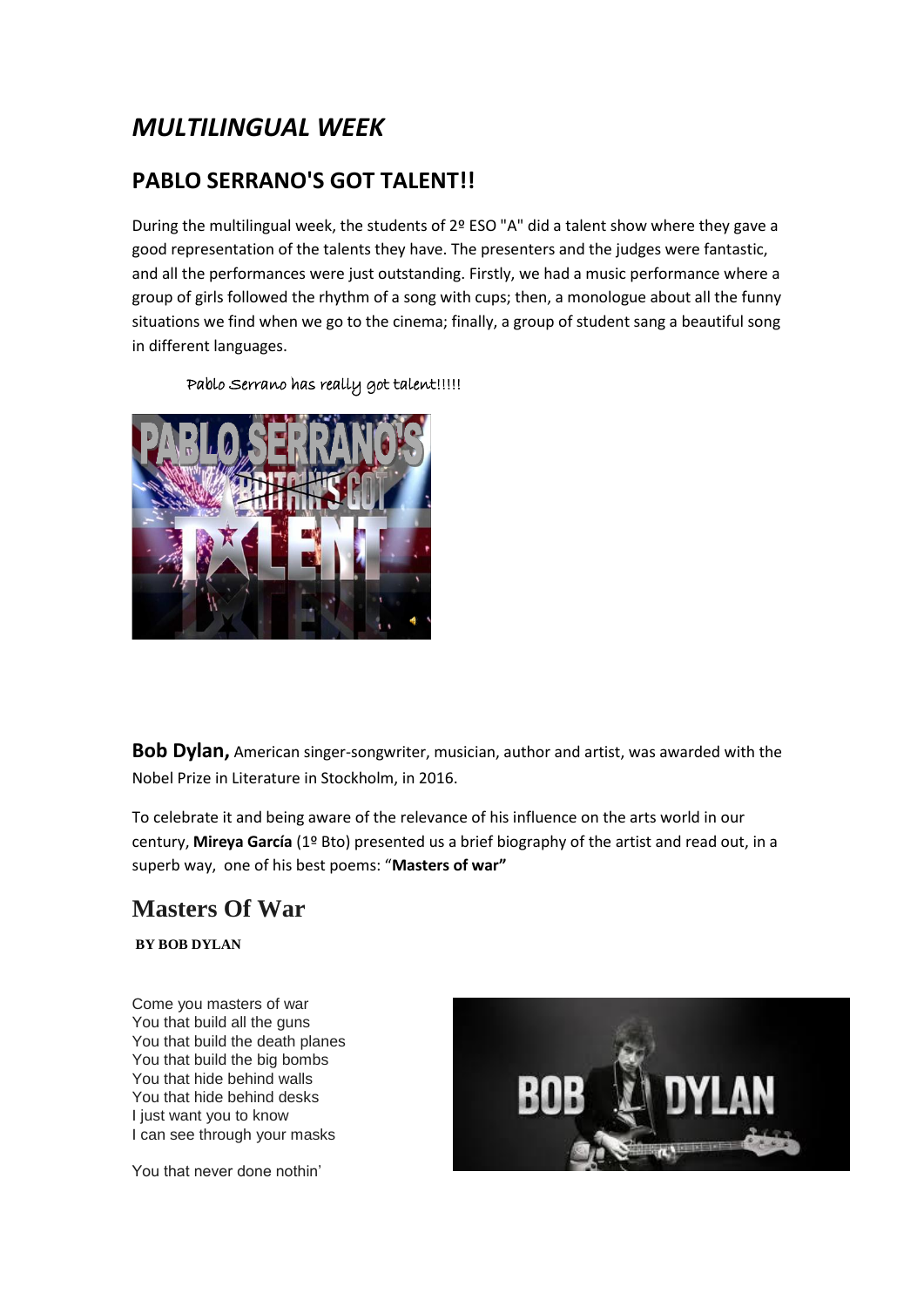But build to destroy You play with my world Like it's your little toy You put a gun in my hand And you hide from my eyes And you turn and run farther When the fast bullets fly

Like Judas of old You lie and deceive A world war can be won You want me to believe But I see through your eyes And I see through your brain Like I see through the water That runs down my drain

You fasten the triggers For the others to fire Then you set back and watch When the death count gets higher You hide in your mansion As young people's blood Flows out of their bodies And is buried in the mud

You've thrown the worst fear That can ever be hurled Fear to bring children Into the world For threatening my baby Unborn and unnamed You ain't worth the blood That runs in your veins

How much do I know To talk out of turn You might say that I'm young You might say I'm unlearned But there's one thing I know Though I'm younger than you Even Jesus would never Forgive what you do

Let me ask you one question Is your money that good Will it buy you forgiveness Do you think that it could I think you will find When your death takes its toll All the money you made Will never buy back your soul

And I hope that you die And your death'll come soon I will follow your casket In the pale afternoon And I'll watch while you're lowered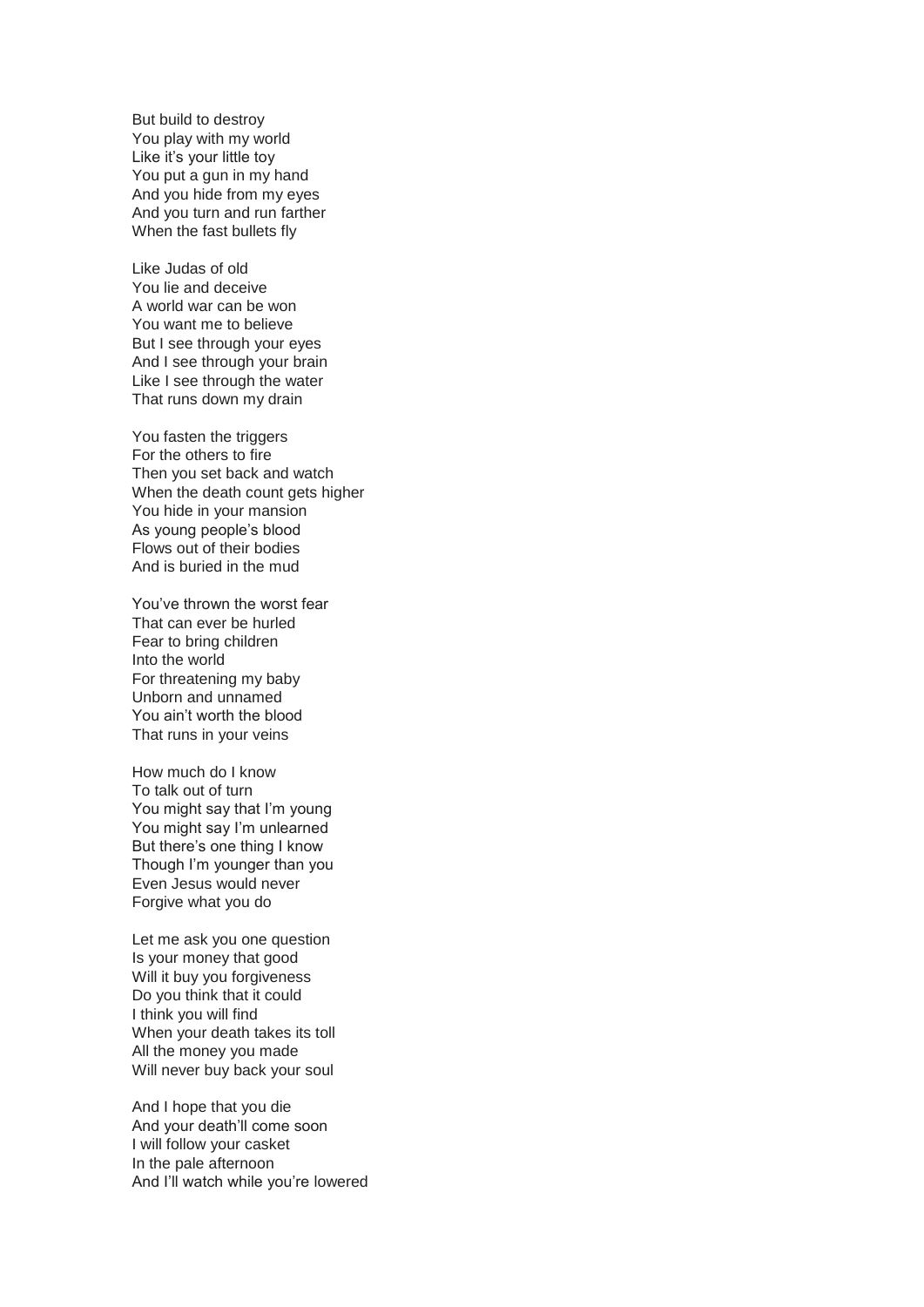Down to your deathbed And I'll stand o'er your grave 'Til I'm sure that you're dead

#### **PABLO SERRANO'S MORNING NEWS**

That same week, the students of 4º ESO "B", with the participation of 1º Bachillerato students presented the news of the High School, told us everything that happened during the school year up until that day. The presenters interviewed one of the girls who hosted an Australian student, telling us about her wonderful experience. Then, they did several interviews informing us about the new programme to support new students or avoid bullying. Some students who take catholic religious studies told us all about their trip to Rome and how they found the audience with the Pope and their visit to important places such as the "Fontana di Trevi" or the catacombs...

After that, students from the science department described the contest they participated in and how they got to make crystals. It was really interesting. Then, different students talked about their experiences in both, the exchange carried out in Crema, Italy and the trip to London. Both trips were described as a really extraordinary experience. In Italy they enjoyed the culture, their correspondents and their families, the places they visited... and London was a once in a lifetime experience. They loved everything about it: the hostel, Camden, the museums, the Globe, Cambridge, Hyde Park, Greenwich, Big Ben...

There was even time for the weather forecast and some commercials announcing our high school merchandising: t-shirts and bags. If you don't have one, make sure you get one soon!!!!